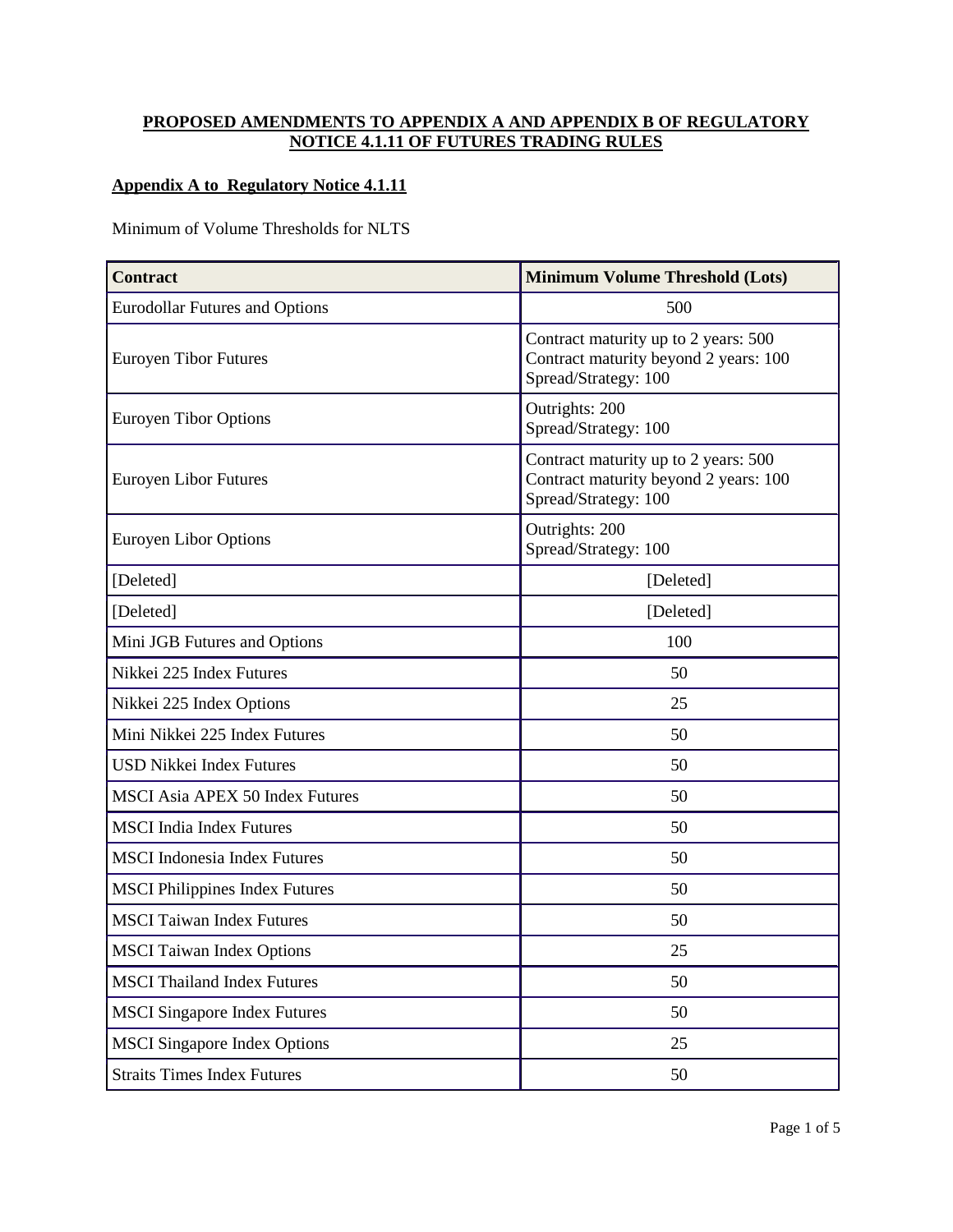| [Deleted]                                                                    | [Deleted]             |
|------------------------------------------------------------------------------|-----------------------|
| [Deleted]                                                                    | [Deleted]             |
| SGX S&P CNX Nifty Index Futures                                              | 50                    |
| SGX S&P CNX Nifty Index Options                                              | 25                    |
| <b>SGX FTSE China A50 Index Futures</b>                                      | 50                    |
| <b>JADE CPO Futures</b>                                                      | 20                    |
| Nikkei Stock Average Dividend Point Index Futures                            | 25                    |
| <b>SGX Robusta Coffee Futures</b>                                            | 40                    |
| <b>LME-SGX Copper Futures</b>                                                | 30                    |
| <b>LME-SGX Primary Aluminium Futures</b>                                     | 60                    |
| <b>LME-SGX Zinc Futures</b>                                                  | 60                    |
| <b>SICOM TSR 20 Rubber Contract</b>                                          | 60                    |
| <b>SICOM RSS 3 Rubber Contract</b>                                           | 60                    |
| SGX TSI Iron Ore CFR China (62% Fe Fines) Index<br><b>Futures</b>            | 5                     |
| <b>SGX Baltic Capesize Time Charter Average Futures</b><br><b>{Deleted}</b>  | 5<br><b>Deletedl</b>  |
| <b>SGX Baltic Panamax Time Charter Average Futures</b><br><b>{Deleted}</b>   | 5<br><b>{Deleted}</b> |
| <b>SGX Baltic Supramax Time Charter Average Futures</b><br>[Deleted]         | 5<br>[Deleted]        |
| <b>SGX Baltic Handysize Time Charter Average Futures</b><br><b>{Deleted}</b> | 5<br>[Deleted]        |
| SGX Platts Singapore Fuel Oil 180cst Index Futures                           | 5                     |
| SGX Platts Singapore Fuel Oil 380cst Index Futures                           | 5                     |
| <b>SGX Singapore Visco Spread Futures</b>                                    | 5                     |
| SGX Platts Kerosene FOB Singapore Index Futures                              | 5                     |
| <b>SGX Platts Gasoil FOB Singapore Index Futures</b>                         | 5                     |
| <b>SGX Singapore Regrade Spread Futures</b>                                  | 5                     |
| SGX Platts Naphtha CFR Japan Index Futures                                   | 5                     |
| <b>SGX API 8 CFR China Coal Index Futures</b>                                | 10                    |
| SGX IHS McCloskey Indonesian Sub-Bit FOB Index<br><b>Futures</b>             | 10                    |
| <b>SGX AUD/USD Futures</b>                                                   | 50                    |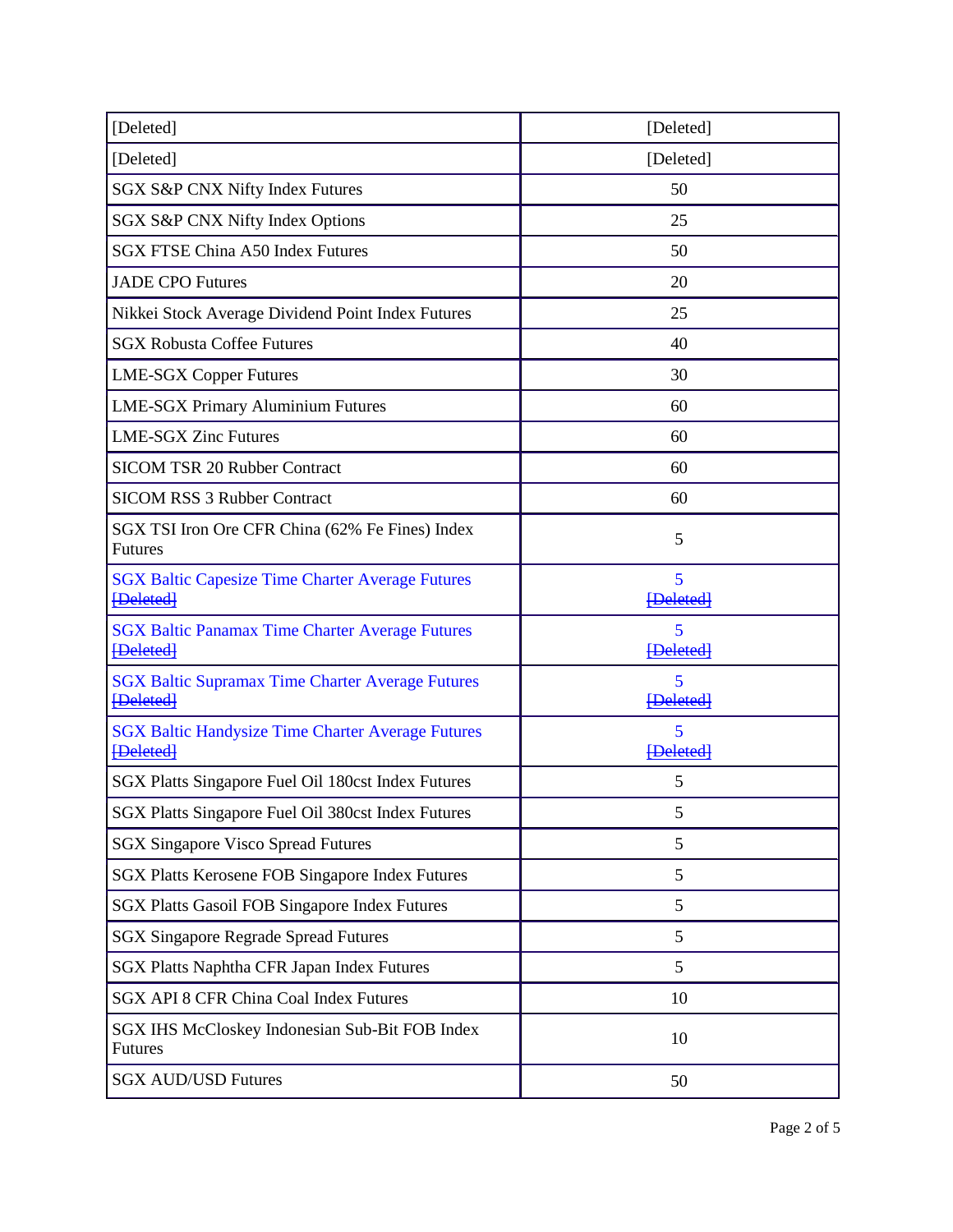| <b>SGX AUD/JPY Futures</b> | 50 |
|----------------------------|----|
| <b>SGX INR/USD Futures</b> | 50 |
| <b>SGX USD/SGD Futures</b> | 50 |
| <b>SGX KRW/USD Futures</b> | 50 |
| <b>SGX KRW/JPY Futures</b> | 50 |

Note: Changes to be made are in **blue**.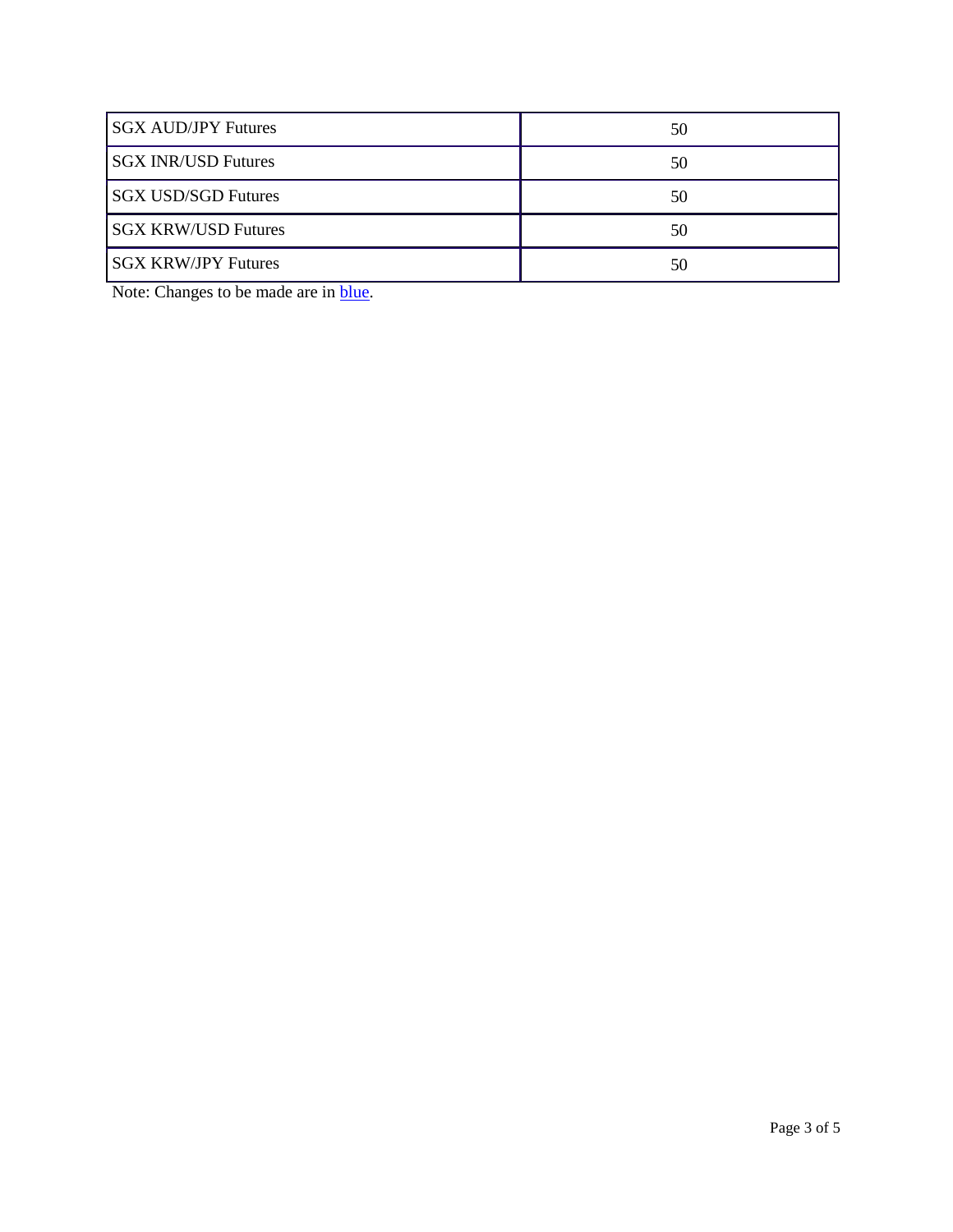## **Appendix B to Regulatory Notice 4.1.11**

| <b>Contract</b>                                  | <b>Market Tick Size</b>                                                                                                           | <b>NLT Tick Size</b>                  |
|--------------------------------------------------|-----------------------------------------------------------------------------------------------------------------------------------|---------------------------------------|
| <b>Eurodollar Futures and Options</b>            | <b>Spot</b><br>0.0025 point (US\$6.25)<br>Subsequent contract months<br>0.0050 point (US\$12.50)                                  | All<br>0.0001 point (US\$0.25)        |
| <b>Euroyen Tibor Futures</b>                     | Spot and subsequent 3 contract<br>months<br>0.0025 point (¥625)<br>$5th$ contract month onwards<br>0.005 point (¥1,250)           | All<br>0.001 point (¥250)             |
| <b>Euroyen Tibor Options</b>                     | 0.005 point (¥1,250)                                                                                                              | 0.001 point (¥250)                    |
| Euroyen Libor Futures                            | Spot and subsequent 3 contract<br>months<br>0.0025 point (¥625)<br>5 <sup>th</sup> contract month onwards<br>0.005 point (¥1,250) | All<br>0.001 point (¥250)             |
| <b>Euroyen Tibor Options</b>                     | 0.005 point (¥1,250)                                                                                                              | 0.001 point (¥250)                    |
| [Deleted]                                        | [Deleted]                                                                                                                         | [Deleted]                             |
| [Deleted]                                        | [Deleted]                                                                                                                         | [Deleted]                             |
| Mini JGB Futures and Options                     | ¥0.01 per ¥100 face value<br>(41,000)                                                                                             | ¥0.01 per ¥100 face value<br>(41,000) |
| Nikkei 225 Index Futures                         | 5 index points $(*2,500)$                                                                                                         | $0.01$ index point $(\frac{45}{3})$   |
| Nikkei 225 Index Options                         | 1 index point $(\text{\textless} 500)$                                                                                            | $0.01$ index point $(\frac{45}{3})$   |
| USD Nikkei 225 Index Futures                     | 5 index points (US\$25)                                                                                                           | 0.01 index point (US\$0.05)           |
| Mini Nikkei 225 Index Futures                    | 1 index point $(\text{\textless} 100)$                                                                                            | $0.01$ index point $(\yen 1)$         |
| <b>MSCI Asia APEX 50 Index</b><br><b>Futures</b> | 0.5 index point (US\$25)                                                                                                          | 0.01 index point (US\$0.50)           |
| <b>MSCI</b> India Index Futures                  | 0.2 index points (US\$10)                                                                                                         | $0.01$ index point (US0.50)           |
| <b>MSCI</b> Indonesia Index Futures              | 5 index points (US\$10)                                                                                                           | 0.01 index point (US\$0.02)           |
| <b>MSCI Philippines Index Futures</b>            | 1 index points (US\$10)                                                                                                           | $0.01$ index point (US\$0.10)         |
| <b>MSCI</b> Taiwan Index Futures                 | 0.1 index point (US\$10)                                                                                                          | 0.01 index point (US\$1.00)           |
| <b>MSCI</b> Taiwan Index Options                 | $0.01$ index point (US\$1.00)                                                                                                     | 0.01 index point (US\$1.00)           |
| <b>MSCI Thailand Index Futures</b>               | 0.25 index point (US\$5)                                                                                                          | 0.01 index point (US\$0.20)           |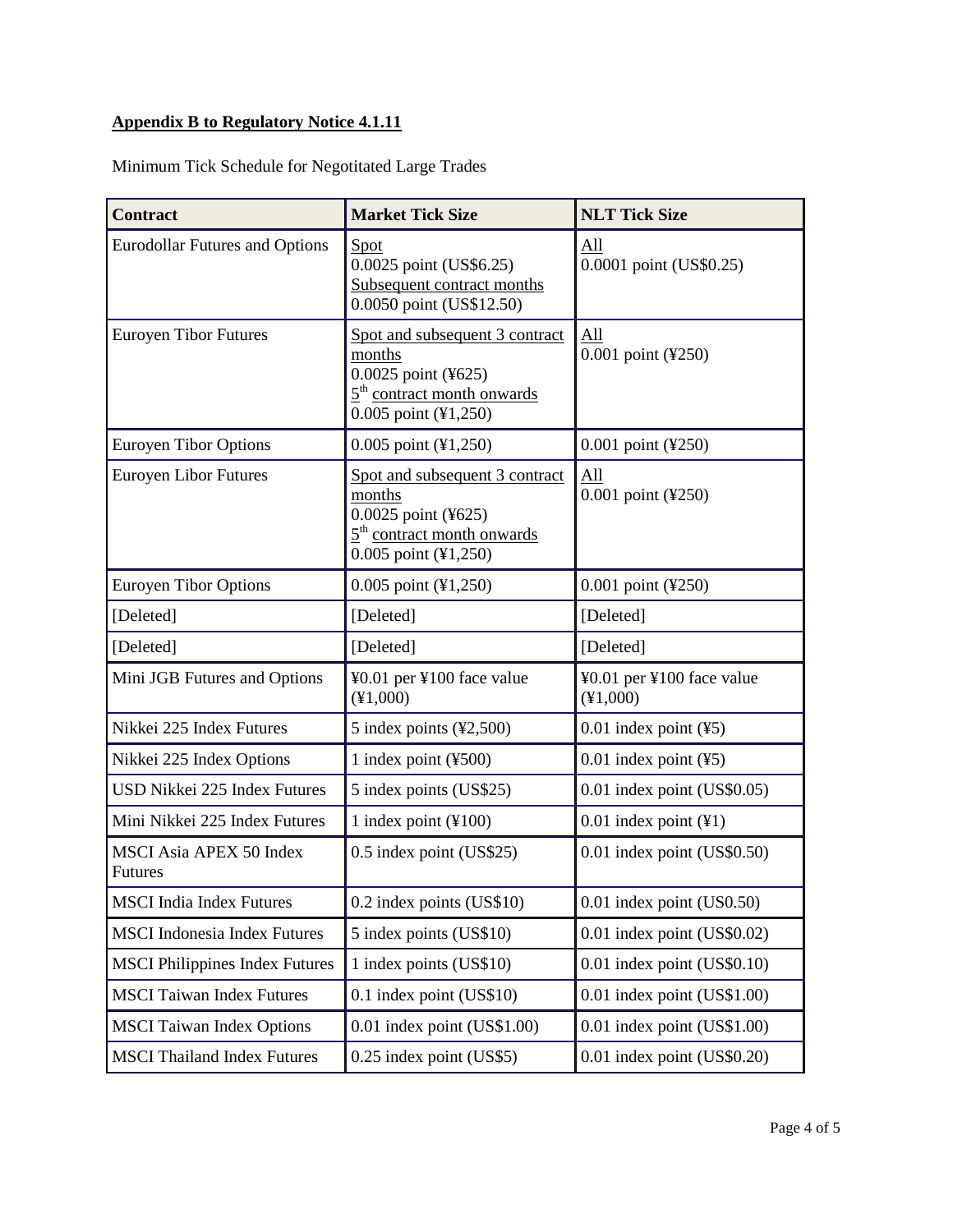| <b>MSCI</b> Singapore Index Futures<br>and Options                                     | $0.1$ index point (S\$20)                     | $0.01$ index point (S\$2.00)         |
|----------------------------------------------------------------------------------------|-----------------------------------------------|--------------------------------------|
| <b>Straits Times Index Futures</b>                                                     | 1 index point (S\$10)                         | $0.01$ index point $(S$0.10)$        |
| [Deleted]                                                                              | [Deleted]                                     | [Deleted]                            |
| [Deleted]                                                                              | [Deleted]                                     | [Deleted]                            |
| SGX S&P CNX Nifty Index<br><b>Futures</b>                                              | 0.5 index point (US\$1)                       | 0.01 index point (US\$0.02)          |
| SGX S&P CNX Nifty Index<br>Options                                                     | 0.1 index point (US\$0.20)                    | 0.01 index point (US\$0.02)          |
| <b>SGX FTSE China A50 Index</b><br><b>Futures</b>                                      | 5 index points (US\$5)                        | 0.01 index point (US\$0.01)          |
| Nikkei Stock Average Dividend<br><b>Point Index Futures</b>                            | 0.1 index point $(\text{\textsterling}1,000)$ | $0.01$ index point (¥100)            |
| <b>SGX Robusta Coffee Futures</b>                                                      | US\$ 1 per tonne                              | US\$ 1 per tonne                     |
| <b>LME-SGX Copper Futures</b>                                                          | S\$1.00 per tonne                             | S\$0.25 per tonne                    |
| <b>LME-SGX Primary Aluminium</b><br><b>Futures</b>                                     | S\$0.50 per tonne                             | S\$0.25 per tonne                    |
| <b>LME-SGX Zinc Futures</b>                                                            | S\$0.50 per tonne                             | S\$0.25 per tonne                    |
| <b>SGX TSI Iron Ore CFR China</b><br>(62% Fe Fines) Index Futures                      | US\$0.01 per metric tonne                     | US\$0.01 per metric tonne            |
| <b>SGX Baltic Capesize Time</b><br><b>Charter Average Futures</b><br><b>[Deleted]</b>  | US\$1.00 per day<br><b>{Deleted}</b>          | US\$1.00 per day<br><b>{Deleted}</b> |
| <b>SGX Baltic Panamax Time</b><br><b>Charter Average Futures</b><br><b>[Deleted]</b>   | US\$1.00 per day<br>[Deleted]                 | US\$1.00 per day<br>[Deleted]        |
| <b>SGX Baltic Supramax Time</b><br><b>Charter Average Futures</b><br><b>{Deleted}</b>  | US\$1.00 per day<br>[Deleted]                 | US\$1.00 per day<br>[Deleted]        |
| <b>SGX Baltic Handysize Time</b><br><b>Charter Average Futures</b><br><b>[Deleted]</b> | US\$1.00 per day<br><b>[Deleted]</b>          | US\$1.00 per day<br>[Deleted]        |
| <b>SGX Platts Singapore Fuel Oil</b><br><b>180cst Index Futures</b>                    | US\$0.01 per metric tonne                     | US\$0.01 per metric tonne            |
| <b>SGX Platts Singapore Fuel Oil</b><br><b>380cst Index Futures</b>                    | US\$0.01 per metric tonne                     | US\$0.01 per metric tonne            |
| <b>SGX Singapore Visco Spread</b><br><b>Futures</b>                                    | US\$0.01 per metric tonne                     | US\$0.01 per metric tonne            |